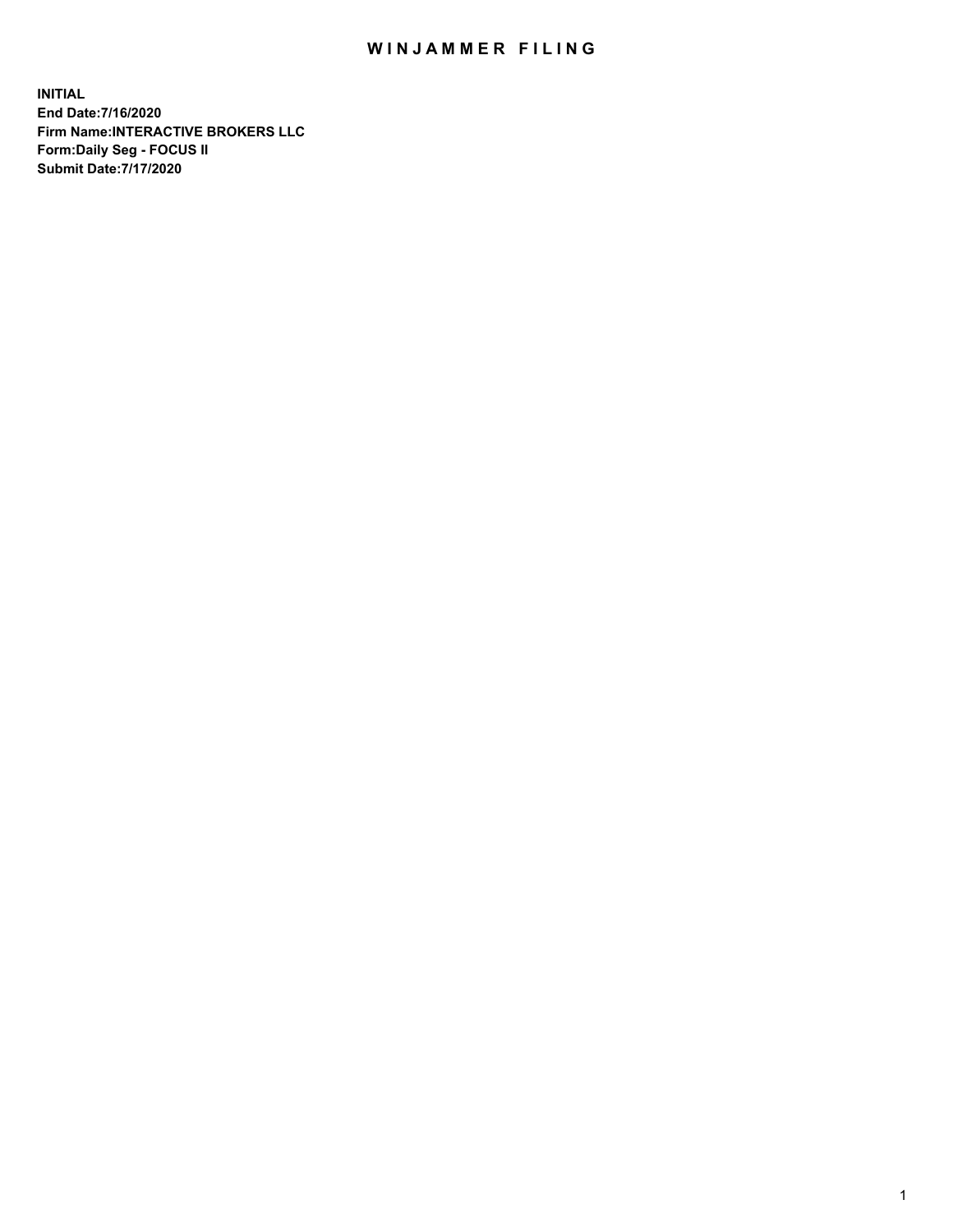**INITIAL End Date:7/16/2020 Firm Name:INTERACTIVE BROKERS LLC Form:Daily Seg - FOCUS II Submit Date:7/17/2020 Daily Segregation - Cover Page**

| Name of Company                                                                                                                                                                                                                                                                                                                | <b>INTERACTIVE BROKERS LLC</b>                                                     |  |
|--------------------------------------------------------------------------------------------------------------------------------------------------------------------------------------------------------------------------------------------------------------------------------------------------------------------------------|------------------------------------------------------------------------------------|--|
| <b>Contact Name</b>                                                                                                                                                                                                                                                                                                            | James Menicucci                                                                    |  |
| <b>Contact Phone Number</b>                                                                                                                                                                                                                                                                                                    | 203-618-8085                                                                       |  |
| <b>Contact Email Address</b>                                                                                                                                                                                                                                                                                                   | jmenicucci@interactivebrokers.c<br>om                                              |  |
| FCM's Customer Segregated Funds Residual Interest Target (choose one):<br>a. Minimum dollar amount: ; or<br>b. Minimum percentage of customer segregated funds required:% ; or<br>c. Dollar amount range between: and; or<br>d. Percentage range of customer segregated funds required between:% and%.                         | $\overline{\mathbf{0}}$<br>$\pmb{0}$<br>155,000,000 245,000,000<br>0 <sub>0</sub>  |  |
| FCM's Customer Secured Amount Funds Residual Interest Target (choose one):<br>a. Minimum dollar amount: ; or<br>b. Minimum percentage of customer secured funds required:% ; or<br>c. Dollar amount range between: and; or<br>d. Percentage range of customer secured funds required between:% and%.                           | $\overline{\mathbf{0}}$<br>$\overline{\mathbf{0}}$<br>80,000,000 120,000,000<br>00 |  |
| FCM's Cleared Swaps Customer Collateral Residual Interest Target (choose one):<br>a. Minimum dollar amount: ; or<br>b. Minimum percentage of cleared swaps customer collateral required:% ; or<br>c. Dollar amount range between: and; or<br>d. Percentage range of cleared swaps customer collateral required between:% and%. | $\frac{0}{0}$<br>0 <sub>0</sub><br>0 <sub>0</sub>                                  |  |

Attach supporting documents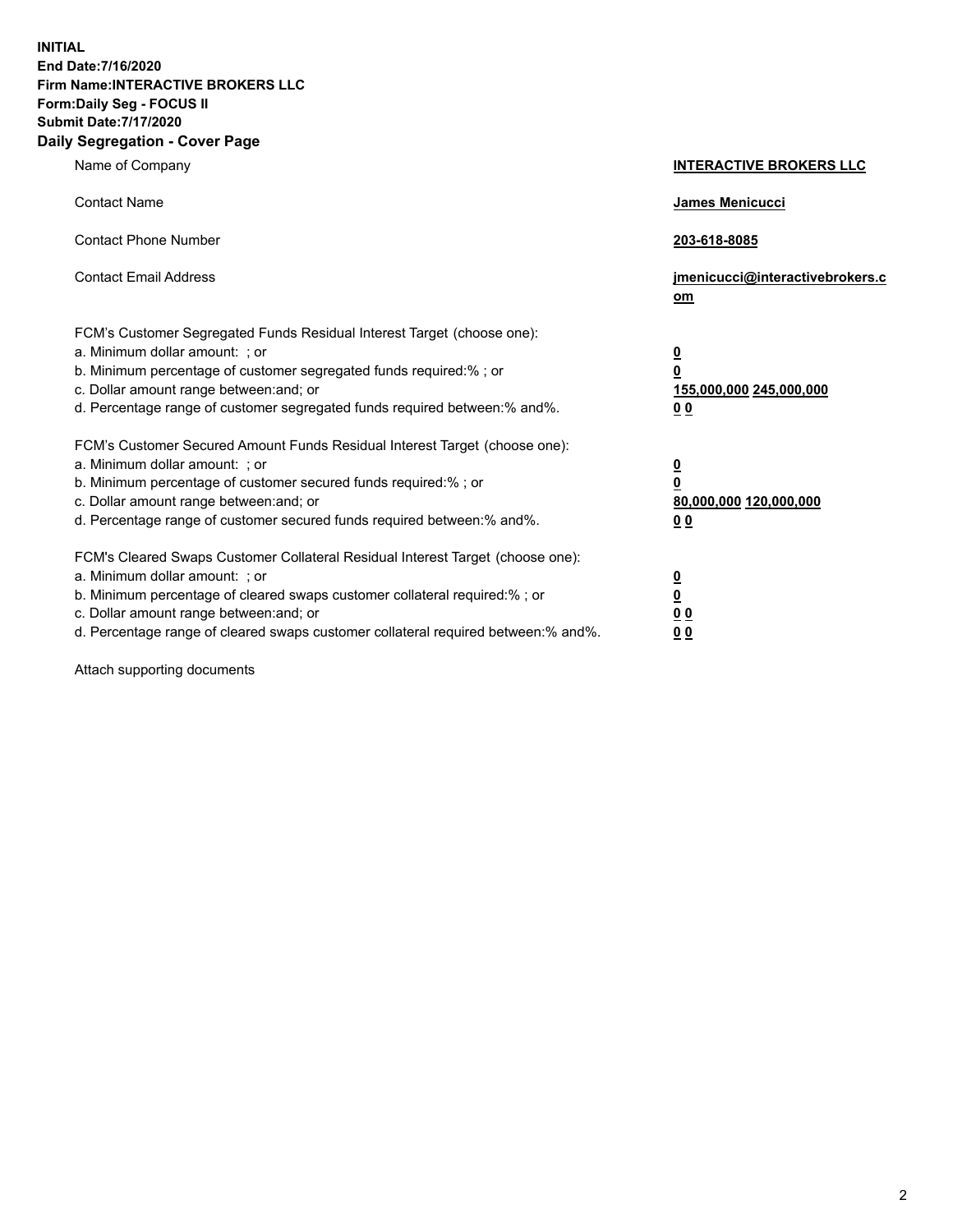**INITIAL End Date:7/16/2020 Firm Name:INTERACTIVE BROKERS LLC Form:Daily Seg - FOCUS II Submit Date:7/17/2020 Daily Segregation - Secured Amounts**

## Foreign Futures and Foreign Options Secured Amounts Amount required to be set aside pursuant to law, rule or regulation of a foreign government or a rule of a self-regulatory organization authorized thereunder **0** [7305] 1. Net ledger balance - Foreign Futures and Foreign Option Trading - All Customers A. Cash **616,226,983** [7315] B. Securities (at market) **0** [7317] 2. Net unrealized profit (loss) in open futures contracts traded on a foreign board of trade **-2,042,017** [7325] 3. Exchange traded options a. Market value of open option contracts purchased on a foreign board of trade **3,073,957** [7335] b. Market value of open contracts granted (sold) on a foreign board of trade **-1,555,763** [7337] 4. Net equity (deficit) (add lines 1. 2. and 3.) **615,703,160** [7345] 5. Account liquidating to a deficit and account with a debit balances - gross amount **6,357** [7351] Less: amount offset by customer owned securities **0** [7352] **6,357** [7354] 6. Amount required to be set aside as the secured amount - Net Liquidating Equity Method (add lines 4 and 5) **615,709,517** [7355] 7. Greater of amount required to be set aside pursuant to foreign jurisdiction (above) or line 6. **615,709,517** [7360] FUNDS DEPOSITED IN SEPARATE REGULATION 30.7 ACCOUNTS 1. Cash in banks A. Banks located in the United States **93,691,067** [7500] B. Other banks qualified under Regulation 30.7 **0** [7520] **93,691,067** [7530] 2. Securities A. In safekeeping with banks located in the United States **479,853,800** [7540] B. In safekeeping with other banks qualified under Regulation 30.7 **0** [7560] **479,853,800** [7570] 3. Equities with registered futures commission merchants A. Cash **0** [7580] B. Securities **0** [7590] C. Unrealized gain (loss) on open futures contracts **0** [7600] D. Value of long option contracts **0** [7610] E. Value of short option contracts **0** [7615] **0** [7620] 4. Amounts held by clearing organizations of foreign boards of trade A. Cash **0** [7640] B. Securities **0** [7650] C. Amount due to (from) clearing organization - daily variation **0** [7660] D. Value of long option contracts **0** [7670] E. Value of short option contracts **0** [7675] **0** [7680] 5. Amounts held by members of foreign boards of trade A. Cash **169,899,144** [7700] B. Securities **0** [7710] C. Unrealized gain (loss) on open futures contracts **-8,346,477** [7720] D. Value of long option contracts **3,073,957** [7730] E. Value of short option contracts **-1,555,763** [7735] **163,070,861** [7740] 6. Amounts with other depositories designated by a foreign board of trade **0** [7760] 7. Segregated funds on hand **0** [7765] 8. Total funds in separate section 30.7 accounts **736,615,728** [7770] 9. Excess (deficiency) Set Aside for Secured Amount (subtract line 7 Secured Statement Page 1 from Line 8) **120,906,211** [7380] 10. Management Target Amount for Excess funds in separate section 30.7 accounts **80,000,000** [7780] 11. Excess (deficiency) funds in separate 30.7 accounts over (under) Management Target **40,906,211** [7785]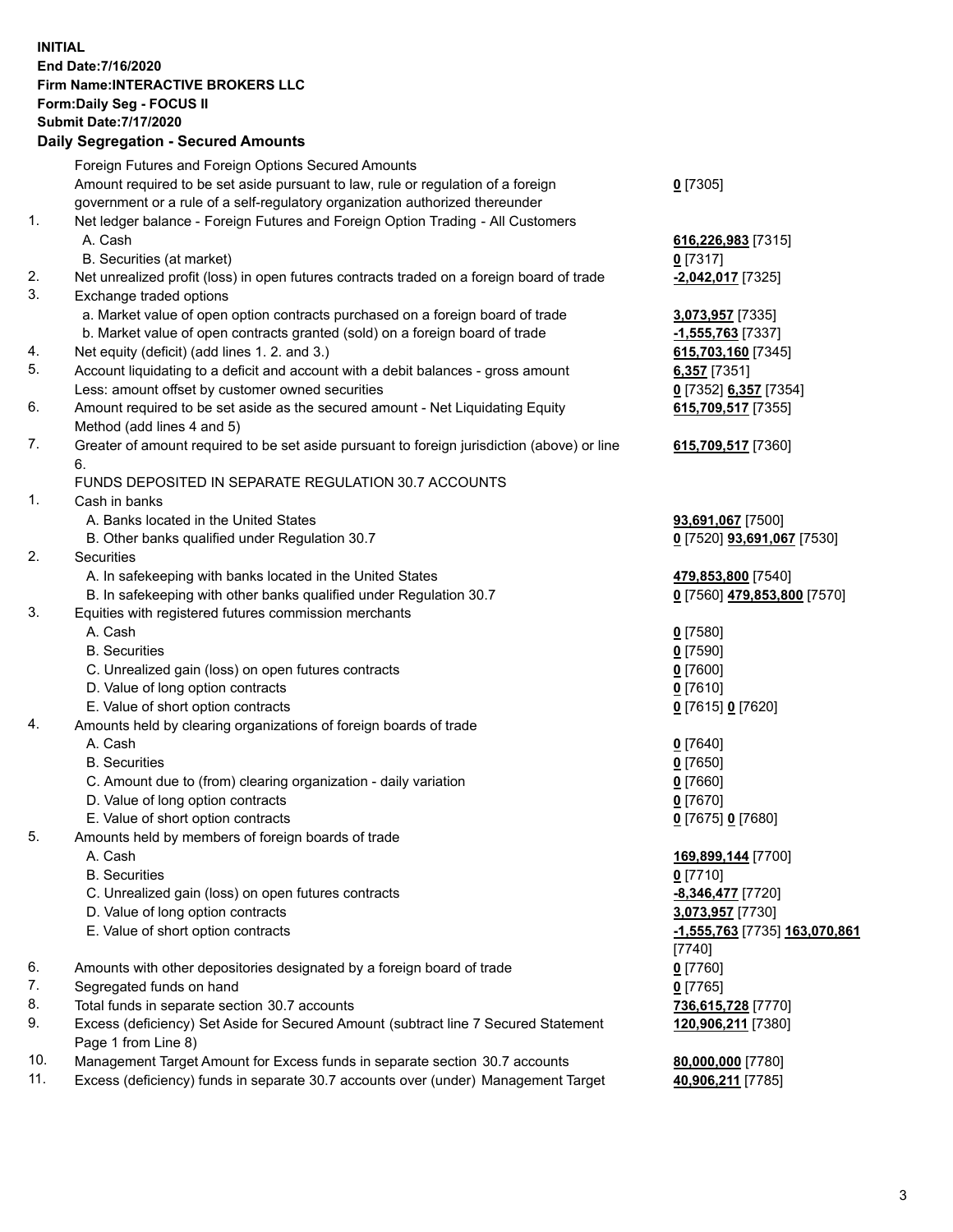**INITIAL End Date:7/16/2020 Firm Name:INTERACTIVE BROKERS LLC Form:Daily Seg - FOCUS II Submit Date:7/17/2020 Daily Segregation - Segregation Statement** SEGREGATION REQUIREMENTS(Section 4d(2) of the CEAct) 1. Net ledger balance A. Cash **5,231,947,823** [7010] B. Securities (at market) **0** [7020] 2. Net unrealized profit (loss) in open futures contracts traded on a contract market **61,711,463** [7030] 3. Exchange traded options A. Add market value of open option contracts purchased on a contract market **253,165,625** [7032] B. Deduct market value of open option contracts granted (sold) on a contract market **-206,594,408** [7033] 4. Net equity (deficit) (add lines 1, 2 and 3) **5,340,230,503** [7040] 5. Accounts liquidating to a deficit and accounts with debit balances - gross amount **6,208,669** [7045] Less: amount offset by customer securities **0** [7047] **6,208,669** [7050] 6. Amount required to be segregated (add lines 4 and 5) **5,346,439,172** [7060] FUNDS IN SEGREGATED ACCOUNTS 7. Deposited in segregated funds bank accounts A. Cash **1,030,306,411** [7070] B. Securities representing investments of customers' funds (at market) **2,552,343,820** [7080] C. Securities held for particular customers or option customers in lieu of cash (at market) **0** [7090] 8. Margins on deposit with derivatives clearing organizations of contract markets A. Cash **4,002,360** [7100] B. Securities representing investments of customers' funds (at market) **1,938,954,439** [7110] C. Securities held for particular customers or option customers in lieu of cash (at market) **0** [7120] 9. Net settlement from (to) derivatives clearing organizations of contract markets **-14,028,806** [7130] 10. Exchange traded options A. Value of open long option contracts **253,015,131** [7132] B. Value of open short option contracts **-206,548,481** [7133] 11. Net equities with other FCMs A. Net liquidating equity **0** [7140] B. Securities representing investments of customers' funds (at market) **0** [7160] C. Securities held for particular customers or option customers in lieu of cash (at market) **0** [7170] 12. Segregated funds on hand **0** [7150] 13. Total amount in segregation (add lines 7 through 12) **5,558,044,874** [7180] 14. Excess (deficiency) funds in segregation (subtract line 6 from line 13) **211,605,702** [7190] 15. Management Target Amount for Excess funds in segregation **155,000,000** [7194] 16. Excess (deficiency) funds in segregation over (under) Management Target Amount **56,605,702** [7198]

Excess